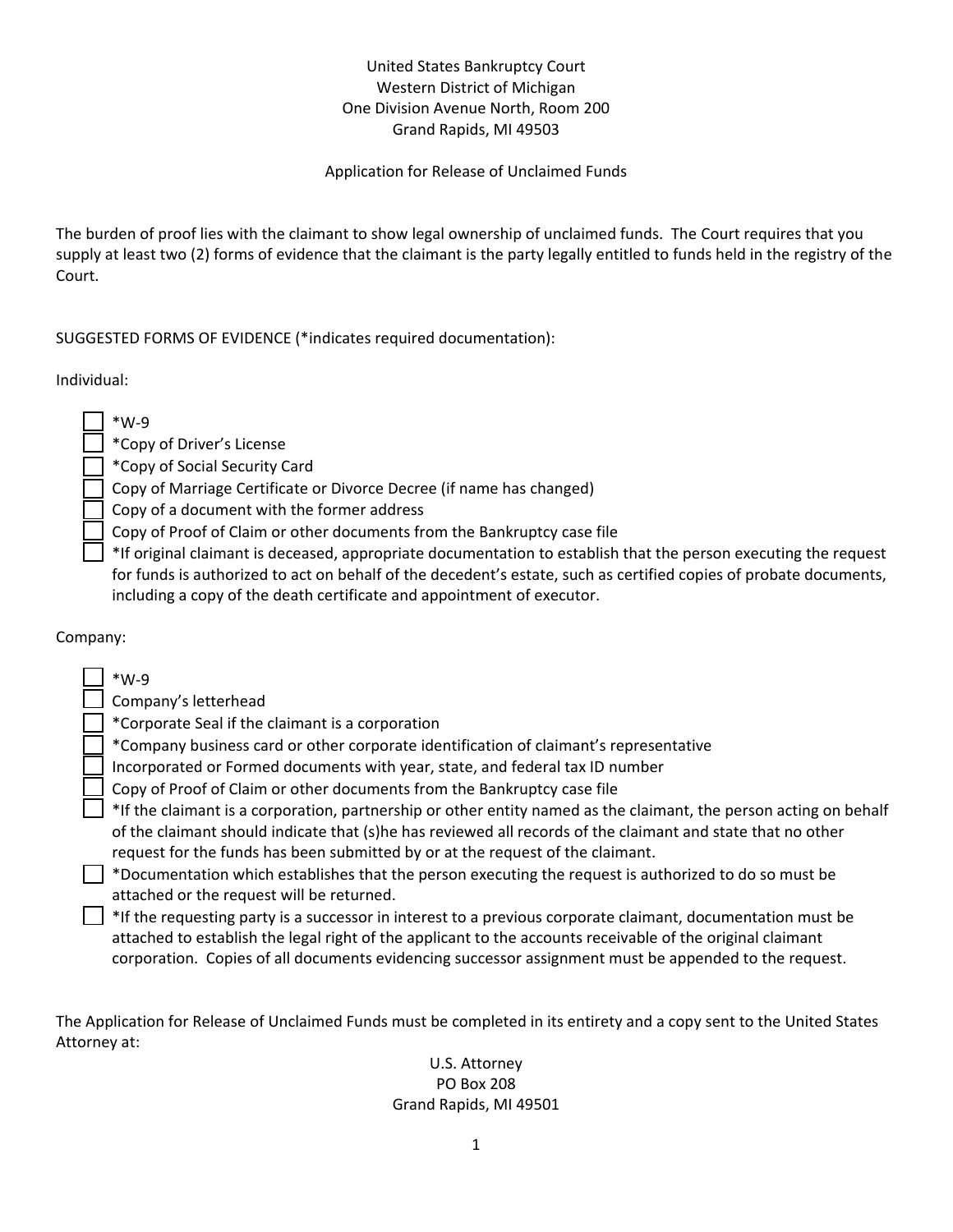REQUIRED ITEMS THAT MUST BE COMPLETED:

- Proof of Service, including the date of service, of a copy of the Application on the United States Attorney
- Affidavit or Sworn Statement that you are the actual creditor or legal owner of the Unclaimed Funds in the case and that you formerly occupied the address of record (state address as you remember it). Affidavit must include current address and telephone number of a person knowledgeable about the claim.
- The signature of the claimant on the Application and Affidavit must be signed under oath in the presence of a Notary Public and the Notary's signature and seal affixed to the documents.
- If the requesting party is an attorney or "funds locator" who has been retained by the claimant, a notarized "power of attorney" from an individual claimant or from a duly authorized representative for the corporation, partnership or other entity named as the claimant must be attached. Any document that establishes that the person executing the "power of attorney" is authorized to so act must be attached. If applicable, the corporate seal of the claimant must be affixed to the power of attorney.
- Proposed Order, complete with amount due to the claimant, and current name and address of claimant
- Completed W-9

Mail the original with original signatures to:

#### U.S. Bankruptcy Court One Division Avenue North, Room 200 Grand Rapids, MI 49503

#### ALL CORRESPONDENCE MUST BE FILED WITH THE COURT CONVENTIONALLY (BY PAPER), AND WILL BE PROCESSED IN ORDER OF DATE RECEIVED. PLEASE ALLOW AT LEAST 8 WEEKS FOR PROCESSING.

[Application for Release of Unclaimed Funds \(Claimant\)](http://www.miwb.uscourts.gov/forms/application-release-unclaimed-funds-claimant)

[Application for Release of Unclaimed Funds \(Locator\)](http://www.miwb.uscourts.gov/forms/application-release-unclaimed-funds-locator)

All applications are subject to final approval by the U.S. Bankruptcy Judge.

Falsification of an Application for Release of Unclaimed Funds is illegal and subject to fines, penalties, sanctions, and/or imprisonment pursuant to Title 18, United States Code.

> FOR THE COURT: Michelle M. Wilson, Clerk

For questions, please call the Finance Department at 616-456-2263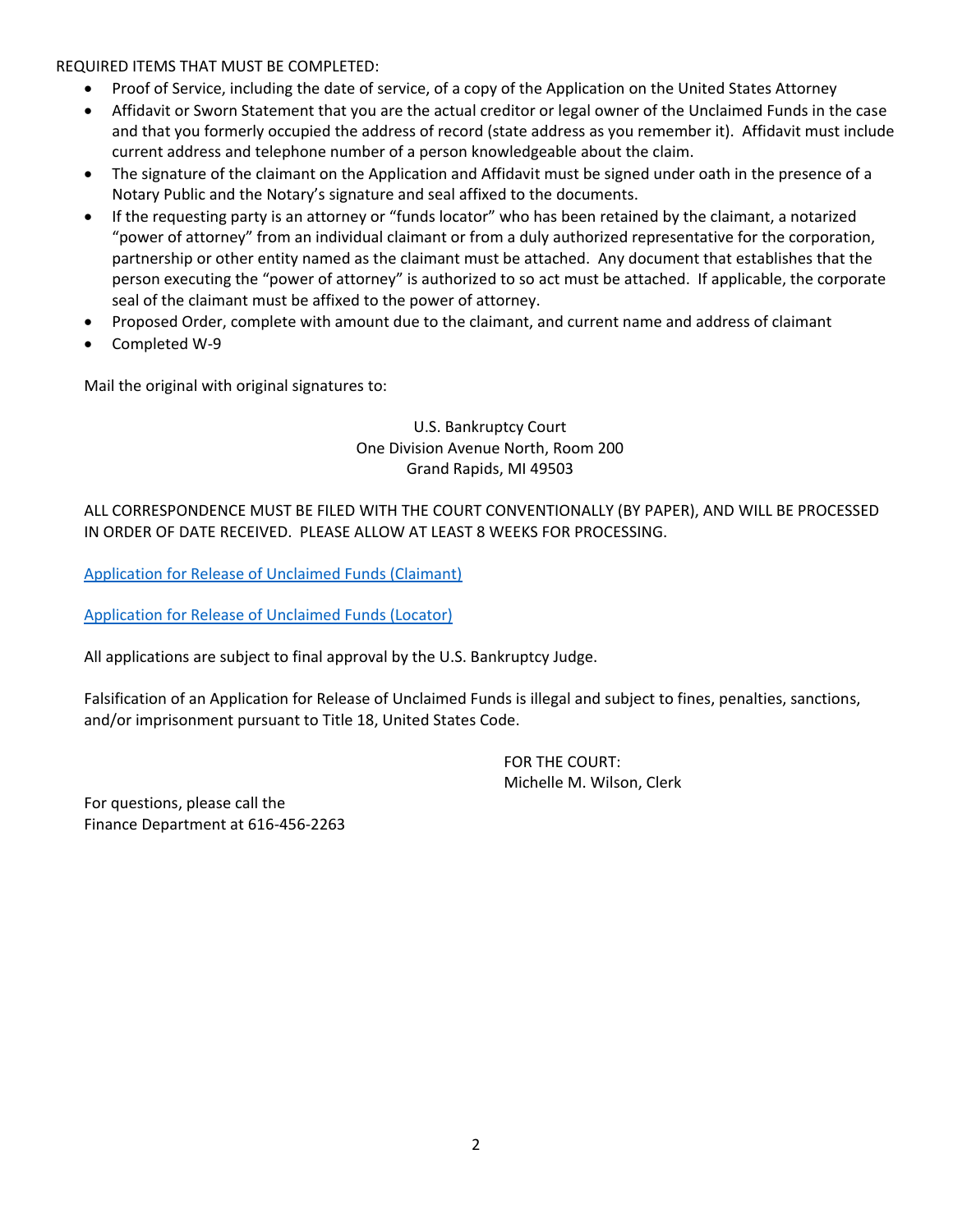## **United States Bankruptcy Court for the Western District of Michigan**

IN RE:

Case No.

Debtor(s)

 $\overline{\phantom{a}}$ 

# **APPLICATION FOR RELEASE OF UNCLAIMED FUNDS**

| <b>IT APPEARING THAT</b> a dividend check in the amount of \$ | was issued by   |
|---------------------------------------------------------------|-----------------|
| the trustee to                                                | claimant in the |
| above-referenced case.                                        |                 |

**IT ALSO APPEARING THAT** said check was not negotiated by said payee and the trustee, pursuant to 11 U.S.C. Section 347(a), delivered the unclaimed funds to the Clerk, United States Bankruptcy Court. These funds are currently being held by the United States Treasury.

**IT ALSO APPEARING THAT** since the applicant is a funds locator**,** this application includes a Power of Attorney authorizing the undersigned, \_\_\_\_\_\_\_\_\_\_\_\_\_\_\_\_\_\_\_\_\_\_\_\_\_\_\_\_, Attorney in Fact, to petition the Court on behalf of the claimant for release of these funds.

**IT ALSO APPEARING THAT** this application includes a signed and notarized affidavit of the undersigned that he/she has made all reasonable efforts to believe that the person or entity claiming right to these funds is the legal owner of such funds.

**IT ALSO APPEARING THAT** the U.S. Attorney for the Western District of Michigan has been provided a copy of this application allowing 20 days from the date of service to file an objection to payment of the unclaimed funds. A proof of service is made part of this application.

**THEREFORE,** an application is made for an order directing the Clerk of Court to pay said unclaimed funds to the order of

|  | claimant, and mail said check to the following address: |  |
|--|---------------------------------------------------------|--|
|  |                                                         |  |

Dated:

Applicant

Subscribed and Sworn Before Me this \_\_\_\_\_ day of \_\_\_\_\_\_\_\_\_\_\_\_\_.

 $SEAL$   $\qquad \qquad \qquad$ 

Notary Public in and for the State of

My commission expires:

Page 1 of  $\overline{2}$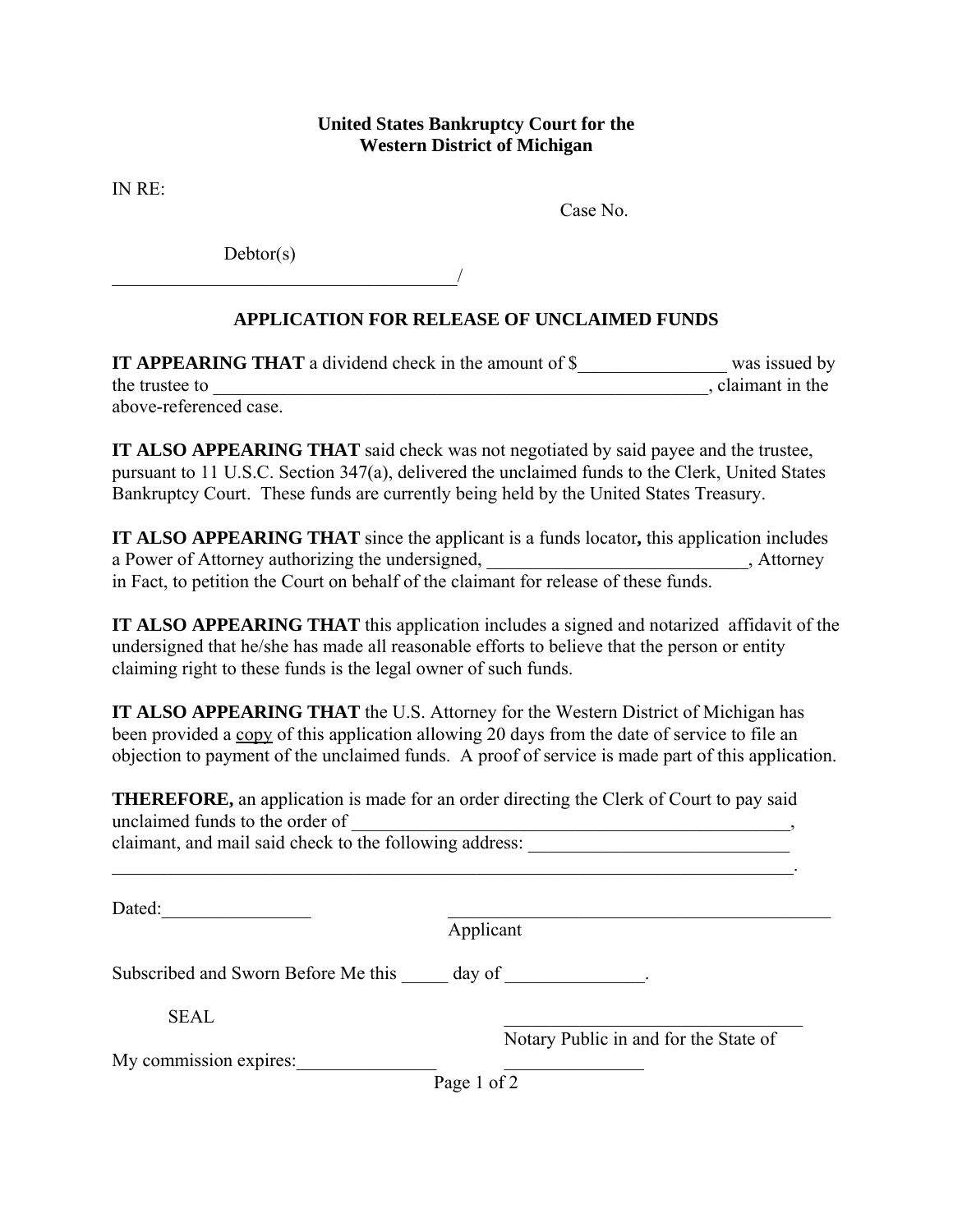# **AFFIDAVIT OF FUNDS LOCATOR**

|                                                                                                                                                                                  | efforts required to believe to the best of my knowledge that when a single is legally entitled to the unclaimed funds referenced in this application. I am familiar with the |  |  |  |  |
|----------------------------------------------------------------------------------------------------------------------------------------------------------------------------------|------------------------------------------------------------------------------------------------------------------------------------------------------------------------------|--|--|--|--|
| State of Michigan requirements for acting in the capacity of Attorney in Fact.                                                                                                   |                                                                                                                                                                              |  |  |  |  |
|                                                                                                                                                                                  |                                                                                                                                                                              |  |  |  |  |
|                                                                                                                                                                                  | Attorney in Fact                                                                                                                                                             |  |  |  |  |
|                                                                                                                                                                                  | Subscribed and Sworn Before Me this ________ day of ____________________________.                                                                                            |  |  |  |  |
| <b>SEAL</b>                                                                                                                                                                      |                                                                                                                                                                              |  |  |  |  |
|                                                                                                                                                                                  | Notary Public in and For the State of                                                                                                                                        |  |  |  |  |
| My Commission Expires:                                                                                                                                                           |                                                                                                                                                                              |  |  |  |  |
|                                                                                                                                                                                  | <b>AFFIDAVIT OF CLAIMANT</b>                                                                                                                                                 |  |  |  |  |
|                                                                                                                                                                                  |                                                                                                                                                                              |  |  |  |  |
|                                                                                                                                                                                  |                                                                                                                                                                              |  |  |  |  |
| of these funds. My mailing address and phone number are                                                                                                                          |                                                                                                                                                                              |  |  |  |  |
|                                                                                                                                                                                  |                                                                                                                                                                              |  |  |  |  |
|                                                                                                                                                                                  |                                                                                                                                                                              |  |  |  |  |
|                                                                                                                                                                                  |                                                                                                                                                                              |  |  |  |  |
|                                                                                                                                                                                  | Claimant (or Representative of Corporation)                                                                                                                                  |  |  |  |  |
| Subscribed and Sworn Before Me this ______ day of ______________________________.                                                                                                |                                                                                                                                                                              |  |  |  |  |
| <b>SEAL</b>                                                                                                                                                                      |                                                                                                                                                                              |  |  |  |  |
|                                                                                                                                                                                  | Notary Public In and For the State of                                                                                                                                        |  |  |  |  |
| My Commission Expires:                                                                                                                                                           |                                                                                                                                                                              |  |  |  |  |
|                                                                                                                                                                                  | PROOF OF SERVICE OF APPLICATION ON UNITED STATES ATTORNEY                                                                                                                    |  |  |  |  |
|                                                                                                                                                                                  |                                                                                                                                                                              |  |  |  |  |
| Notice is hereby given that on a served on the United States Attorney for the Western<br>Unclaimed Funds with Affidavit was served on the United States Attorney for the Western |                                                                                                                                                                              |  |  |  |  |
|                                                                                                                                                                                  | District of Michigan, P.O. Box 208, Grand Rapids, MI 49501-0208 by United States Mail.                                                                                       |  |  |  |  |
|                                                                                                                                                                                  |                                                                                                                                                                              |  |  |  |  |
|                                                                                                                                                                                  | Claimant                                                                                                                                                                     |  |  |  |  |
|                                                                                                                                                                                  |                                                                                                                                                                              |  |  |  |  |